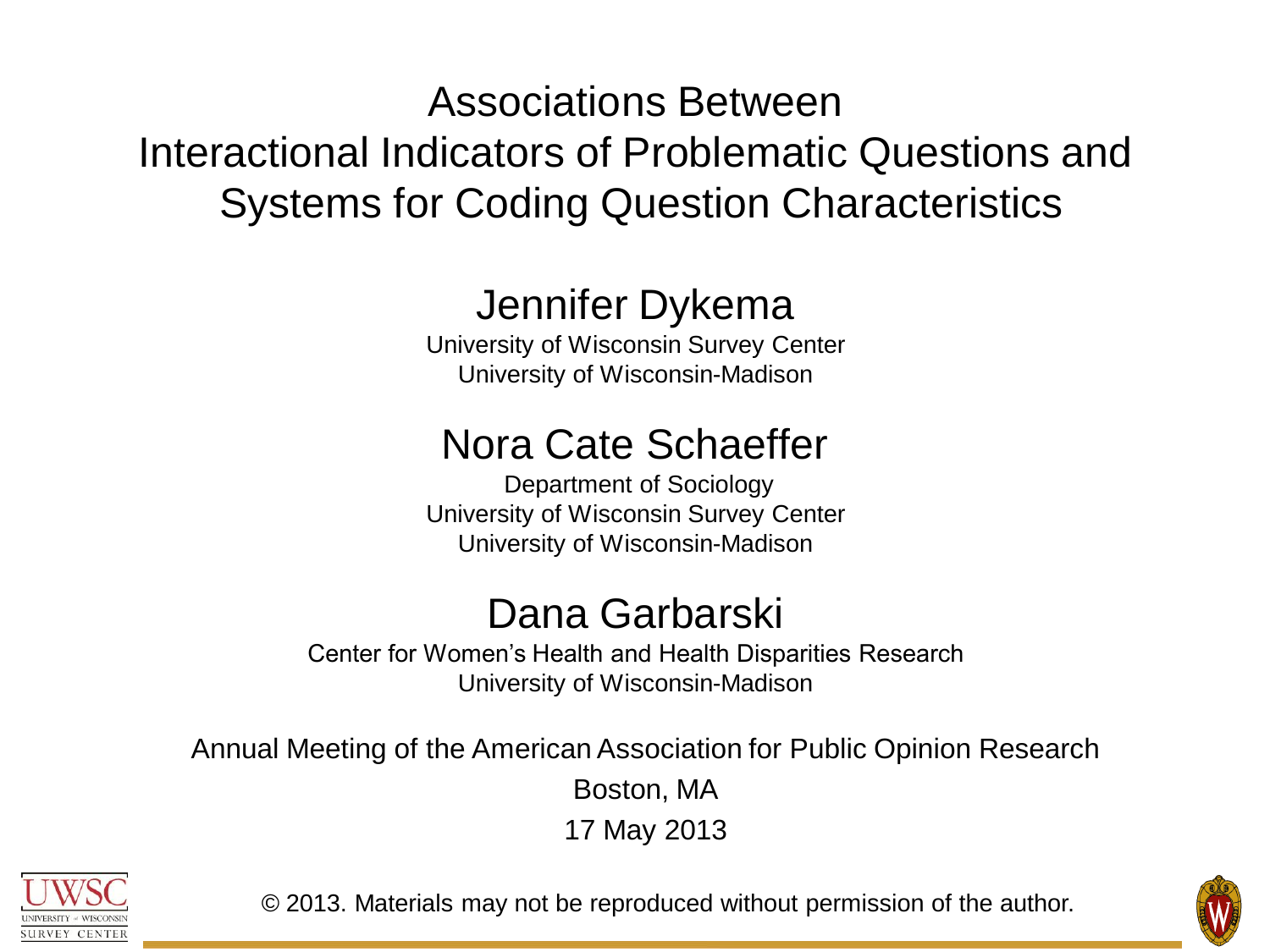# **Background and research objectives**

- Question writers often focus on question characteristics
	- e.g., length, difficulty, response format
- Recommendations for writing questions are
	- formulated around question characteristics
	- based on research (beliefs) about impact of question characteristics on outcomes
- Know a lot about effects of some question characteristics on data quality
- Still developing a comprehensive typology in which
	- question characteristics are cataloged
	- effects on INTs' and Rs' processing are understood
	- effects on data quality are documented

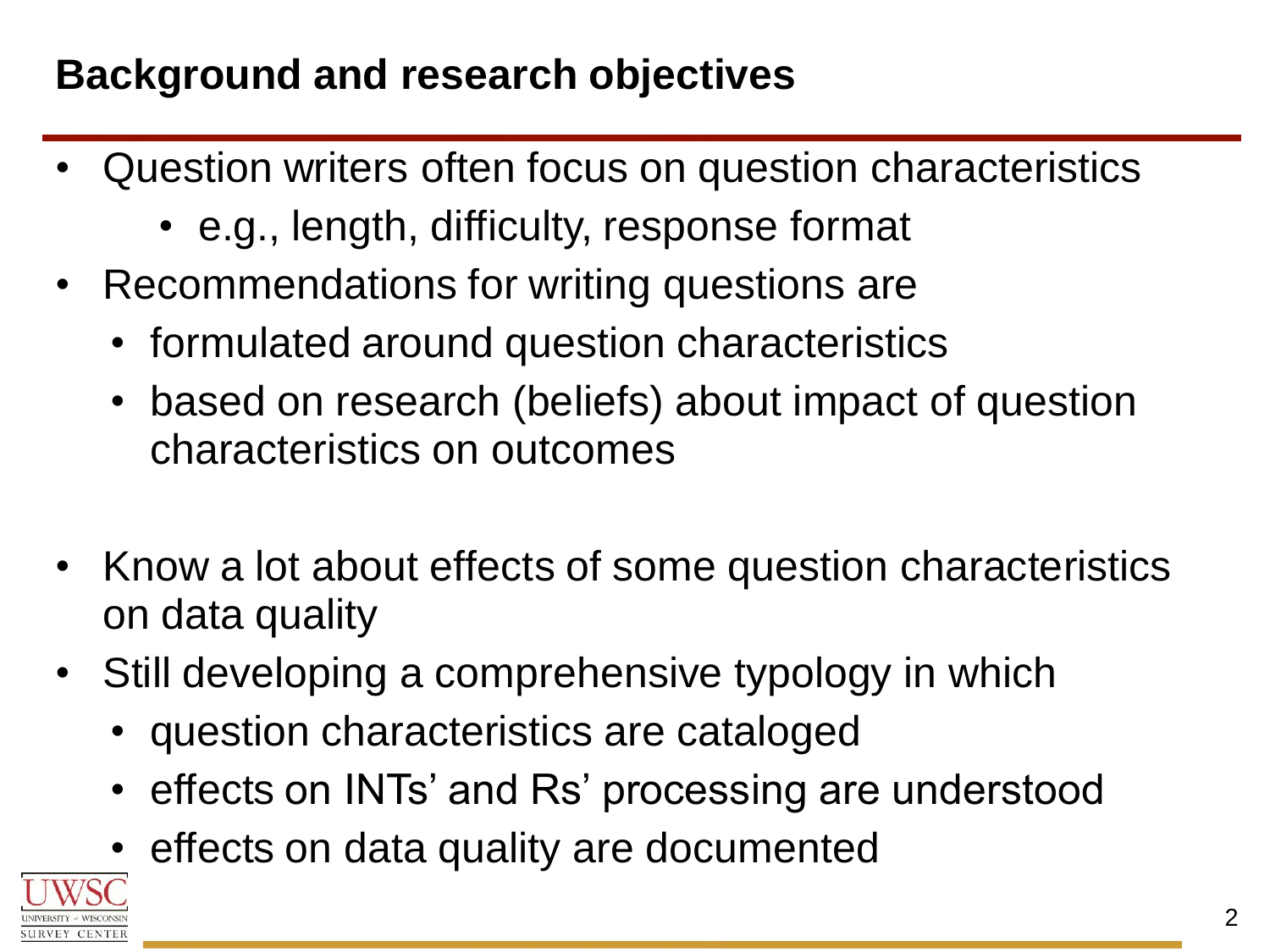- What are (some of) the approaches used to conceptualize, measure, and code question characteristics?
- How do they differ?
- Which succeed in predicting interviewer-respondent interactional behaviors during the interview?

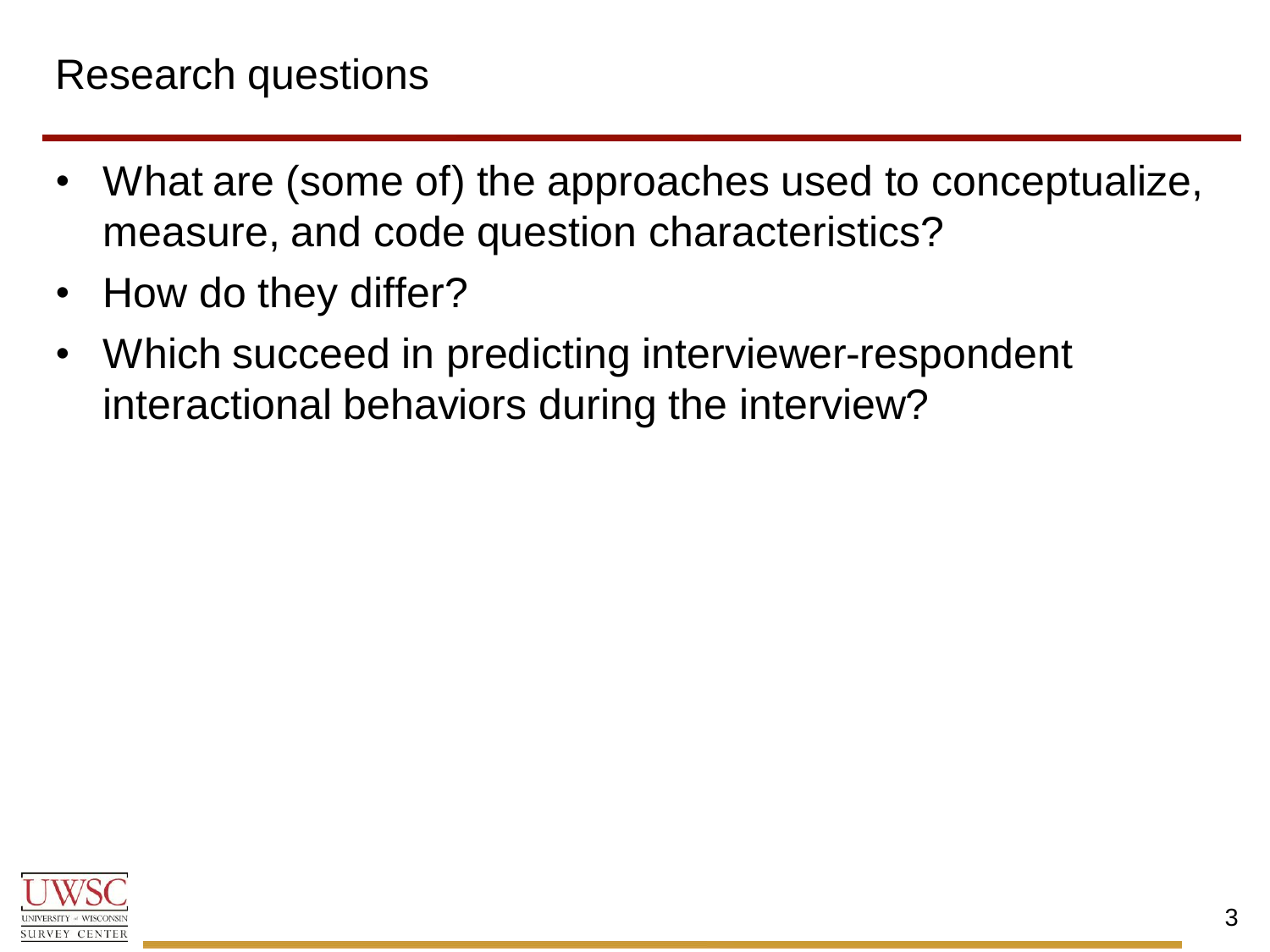#### Interactional Model of Question-Answer Sequence

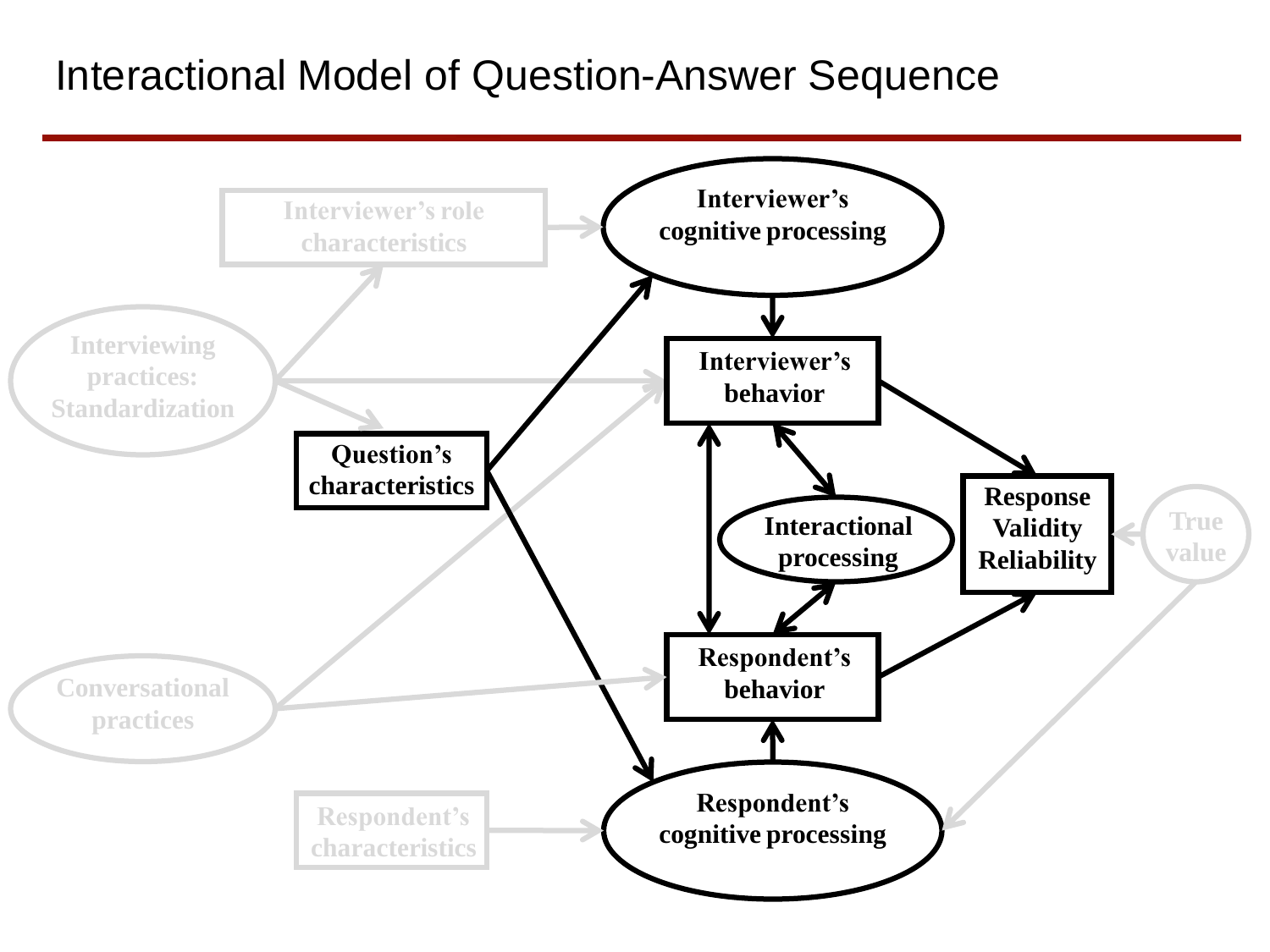## Approaches and summary of dimensions

- **Approaches** 
	- Question length
	- Readability
	- Question Understanding Aid (QUAID)
	- Problem Classification Coding Scheme (CCS)
	- Question Appraisal System (QAS)
	- Survey Quality Predictor (SQP)
- Dimensions (summary)
	- What it is
	- How scored
	- Focus
	- Goal
	- Scope
	- Reliability (of our internal coding)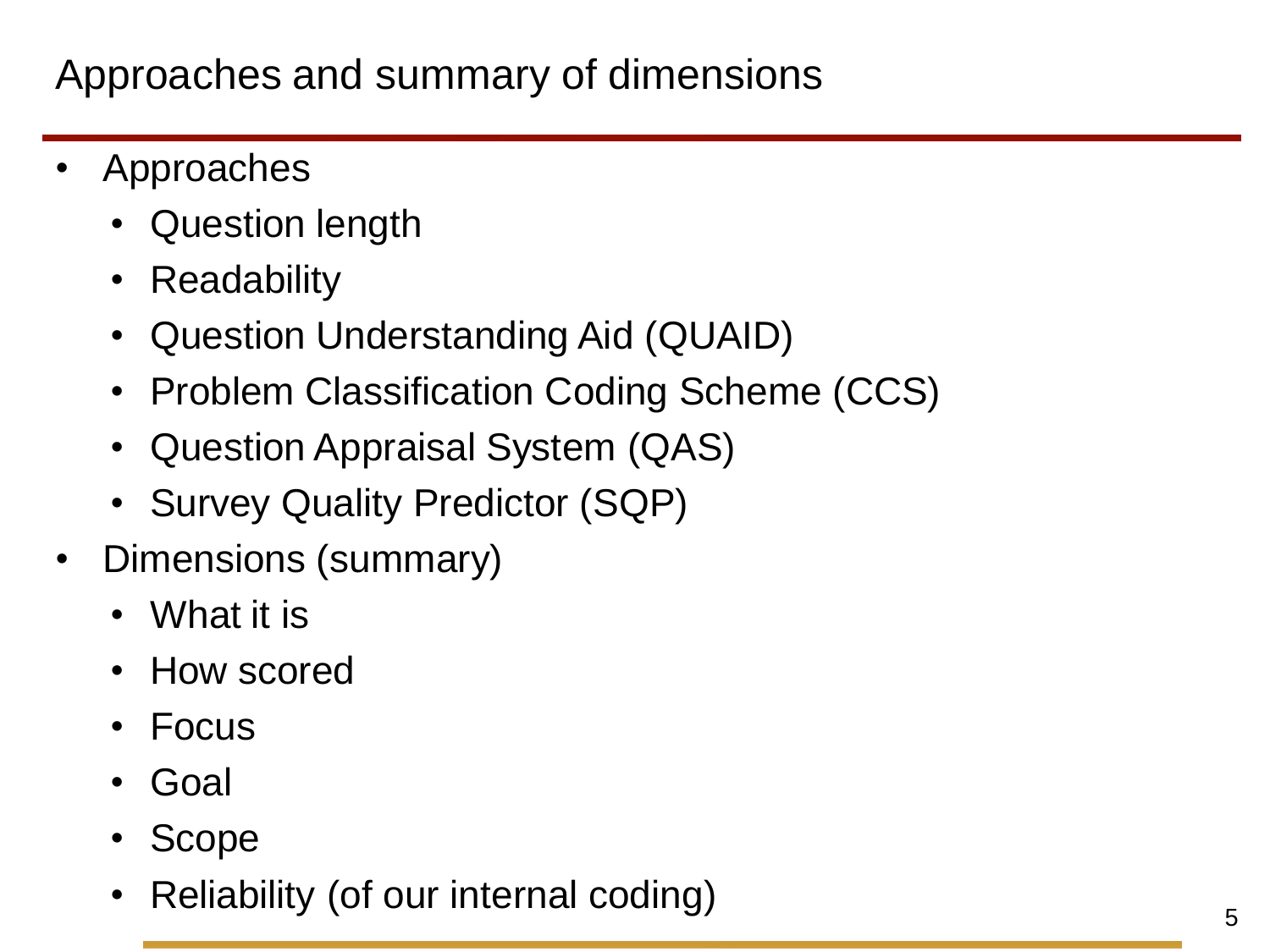#### Approaches and dimensions: Question length

| <b>Dimension</b>   | <b>Description</b>                                           |
|--------------------|--------------------------------------------------------------|
| What it is         | Simple count of total number of words in question's text     |
|                    | How scored Computer: Count words in MS Word                  |
| <b>Focus</b>       | Language and grammar                                         |
| Goal               | Find problems (longer question, more problematic)            |
| <b>Scope</b>       | <b>Narrow</b><br>No allowance for difficulty, other features |
| <b>Reliability</b> | High                                                         |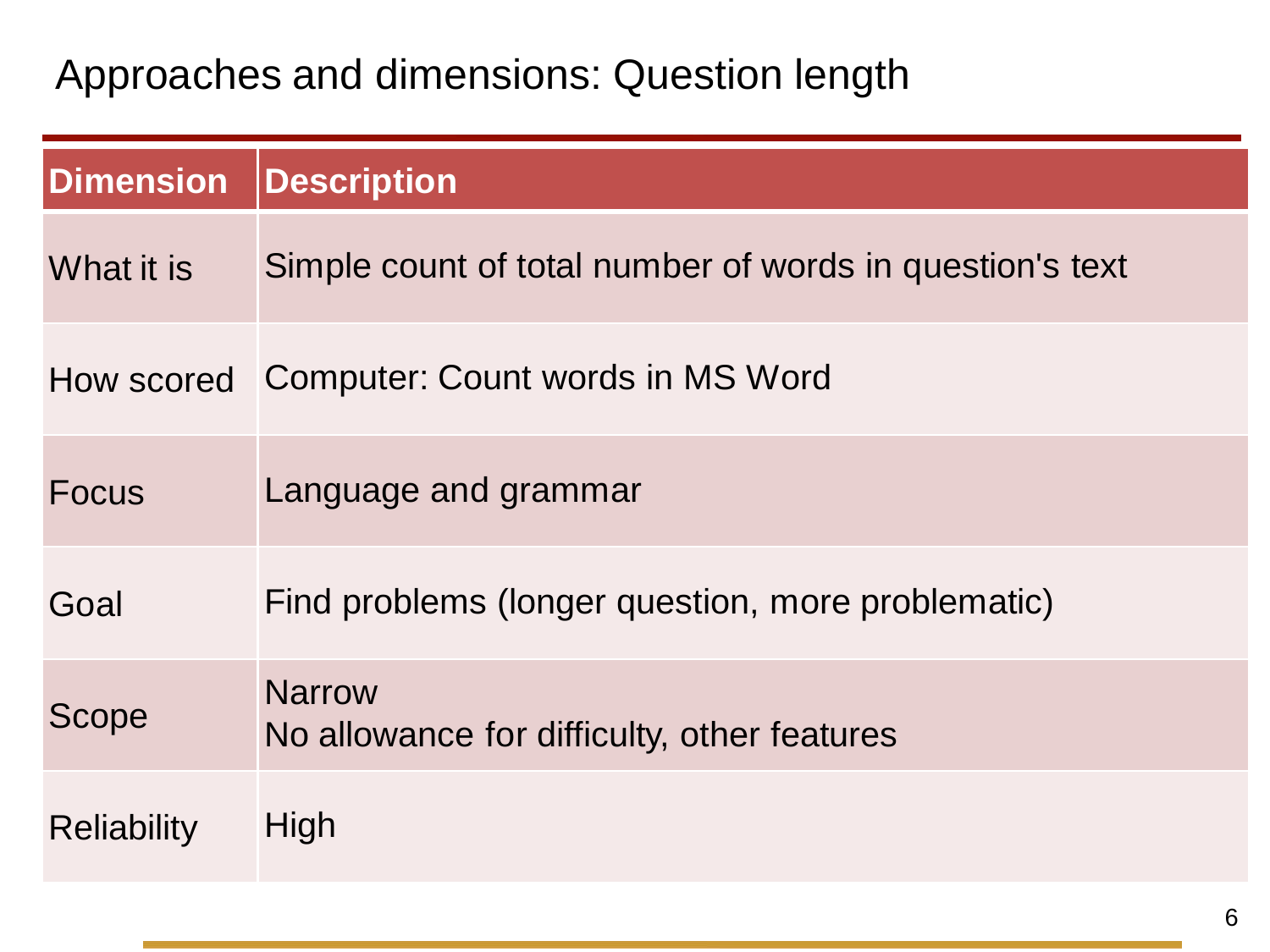#### Approaches and dimensions: Readability

| <b>Dimension</b>   | <b>Description</b>                                                                                     |
|--------------------|--------------------------------------------------------------------------------------------------------|
| What it is         | Flesch-Kincaid Grade Level score indicates comprehension<br>difficulty in a passage of text (question) |
| How scored         | Computer: Feed text into MS Word, Flesh 2.0<br>(http://flesh.sourceforge.net/)                         |
| <b>Focus</b>       | Language and grammar                                                                                   |
| Goal               | Find problems (higher grade level, harder to comprehend)                                               |
| Scope              | Less narrow;<br>Formula takes into account ratio of words to sentences and<br>syllables to words       |
| <b>Reliability</b> | High                                                                                                   |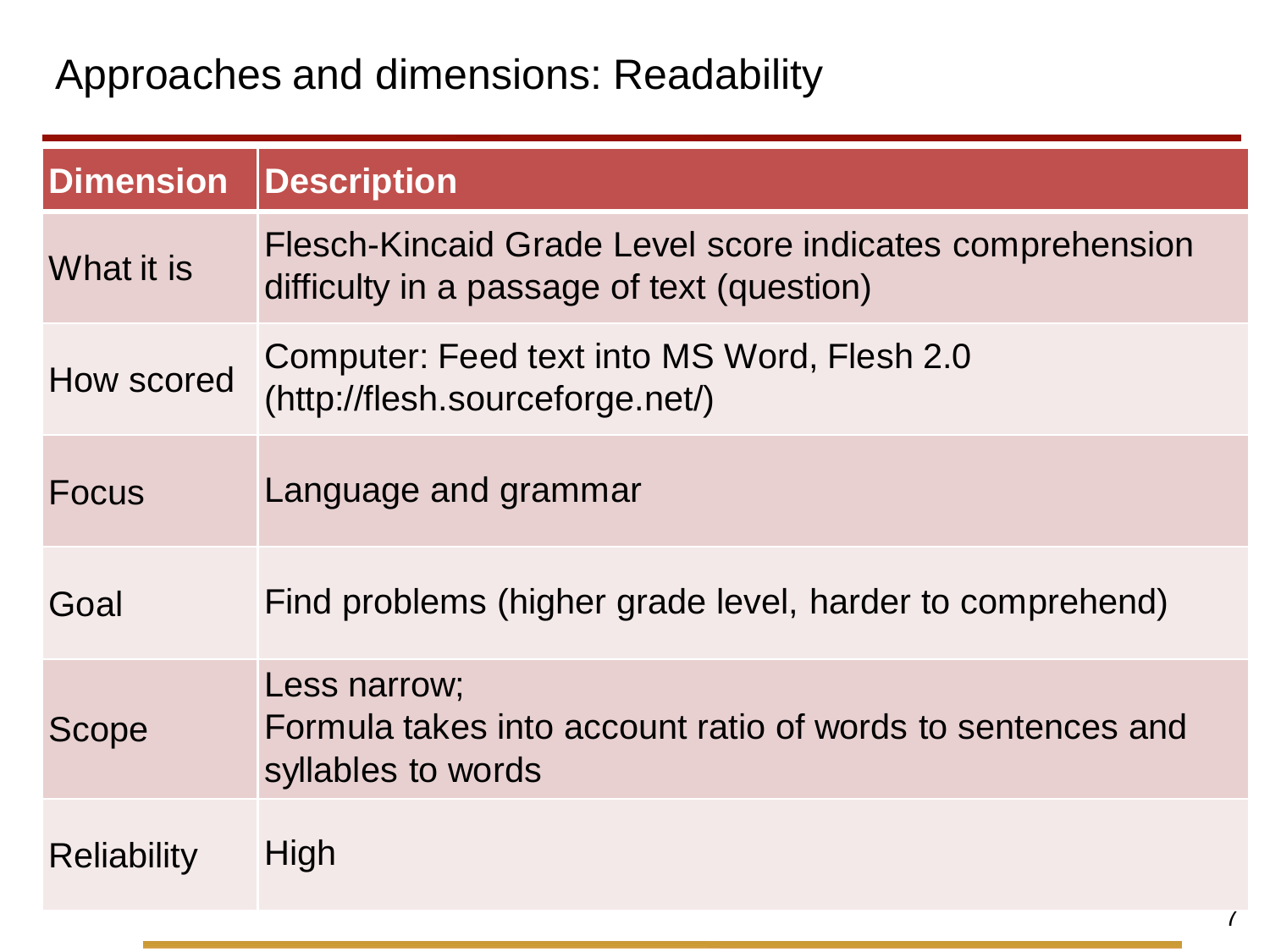### Approaches and dimensions: Question Understanding Aid (QUAID) (Graesser et al. 2006)

| <b>Dimension</b> | <b>Description</b>                                                                                                                                                                                           |
|------------------|--------------------------------------------------------------------------------------------------------------------------------------------------------------------------------------------------------------|
| What it is       | Tool to evaluate questions on comprehension difficulty:<br>unfamiliar technical terms, vague or imprecise relative<br>terms, vague or ambiguous noun phrases, complex<br>syntax, and working memory overload |
| How scored       | Computer: Enter text, QUAID returns list of problems<br>(http://mnemosyne.csl.psyc.memphis.edu/QUAID/quaidindex.html)<br>We tallied number of categories with problems                                       |
| <b>Focus</b>     | Language and grammar                                                                                                                                                                                         |
| Goal             | Find problems (higher counts, more comprehension<br>difficulties)                                                                                                                                            |
| Scope            | Less narrow;<br>Considers multiple categories related to comprehension                                                                                                                                       |
| Reliability      | High                                                                                                                                                                                                         |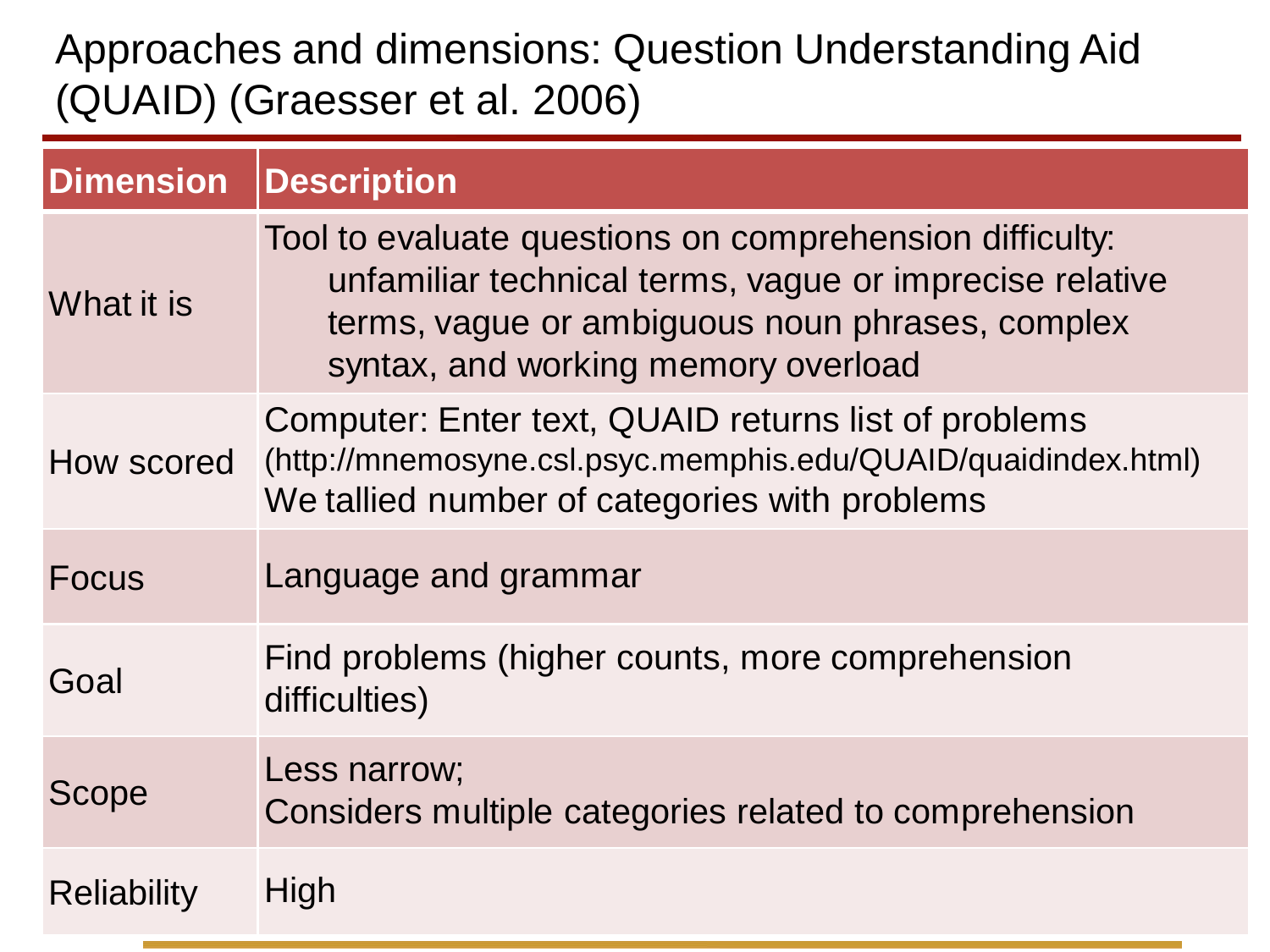### Approaches and dimensions: Problem Classification Coding Scheme (CCS) (Forsyth et al. 2004)

| <b>Dimension</b> | <b>Description</b>                                                                                                                                                                                                               |
|------------------|----------------------------------------------------------------------------------------------------------------------------------------------------------------------------------------------------------------------------------|
| What it is       | Scheme for coding 28 problems;<br>Problems grouped under the 4-stage question-answer model<br>comprehension, retrieval, judgment, response<br>E.g., "Comprehension and communication," "Question<br>content," "Vague topic/term" |
| How scored       | Trained coder codes question, number of problems tallied                                                                                                                                                                         |
| <b>Focus</b>     | Demands at different stages of the question-answer process                                                                                                                                                                       |
| Goal             | Find problems (higher counts, more problems)                                                                                                                                                                                     |
| Scope            | Relatively comprehensive: Attempts an overall evaluation of<br>cognitive issues and includes categories for interviewer-<br>related problems.                                                                                    |
| Reliability      | Moderate                                                                                                                                                                                                                         |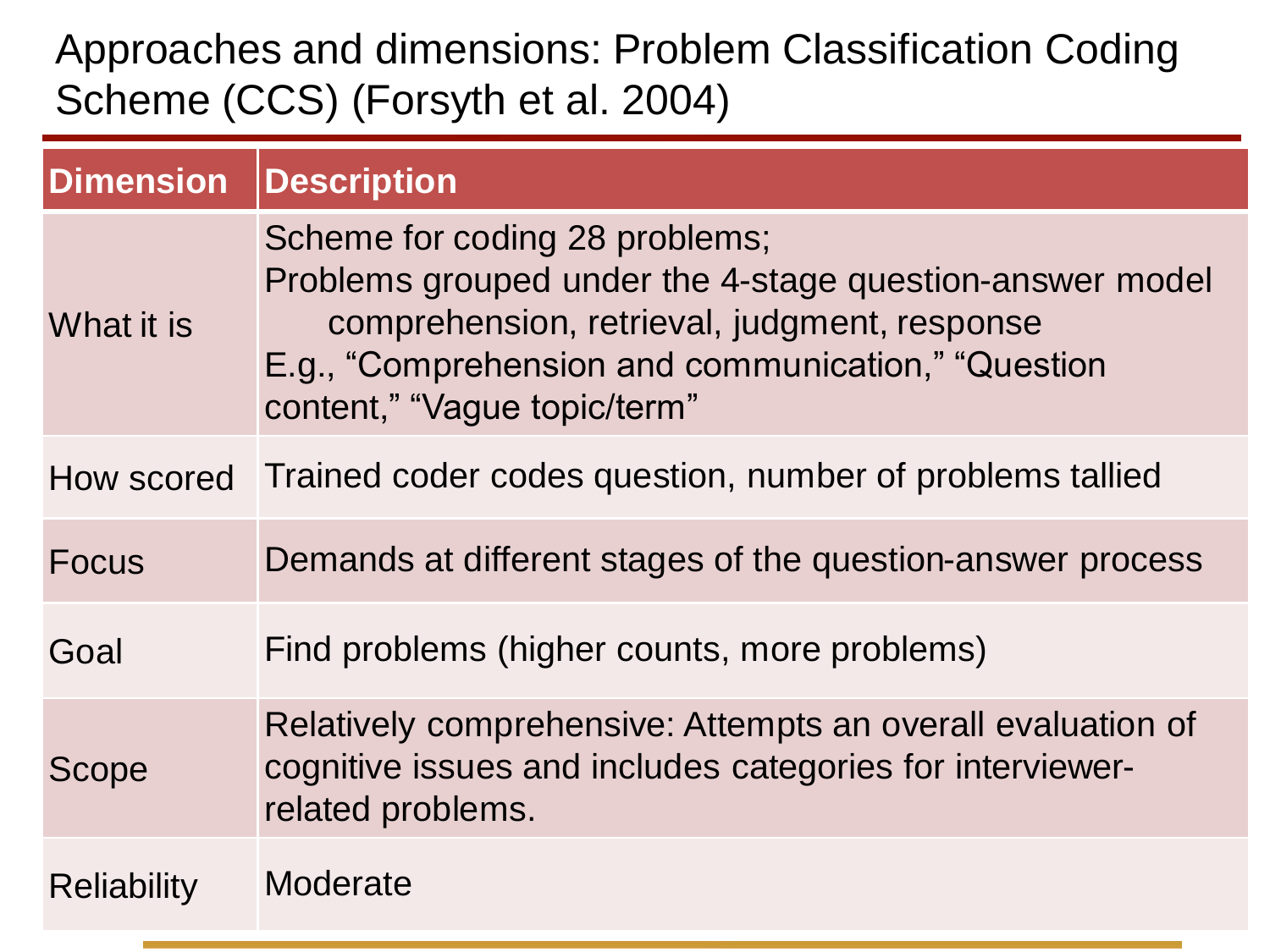## Approaches and dimensions: Question Appraisal System (QAS) (Willis 2005)

| <b>Dimension</b>   | <b>Description</b>                                                                                                                                                                                                                                                                                                                                         |
|--------------------|------------------------------------------------------------------------------------------------------------------------------------------------------------------------------------------------------------------------------------------------------------------------------------------------------------------------------------------------------------|
| What it is         | Scheme for coding 27 problems;<br>Focus on question characteristics likely to cause problems:<br>categories for reading, instructions, clarity, assumptions,<br>knowledge, sensitivity, response categories, and other;<br>E.g., "Clarity," "Vague: There are multiple ways to interpret the<br>question or to decide what is to be included or excluded." |
| How scored         | Trained coder codes question, number of problems tallied                                                                                                                                                                                                                                                                                                   |
| <b>Focus</b>       | Finding problems with questions or answers                                                                                                                                                                                                                                                                                                                 |
| Goal               | Find problems (higher counts, more problems)                                                                                                                                                                                                                                                                                                               |
| Scope              | Relatively comprehensive: Attempts an overall evaluation of<br>cognitive issues and includes categories for interviewer-<br>related problems.                                                                                                                                                                                                              |
| <b>Reliability</b> | Moderate                                                                                                                                                                                                                                                                                                                                                   |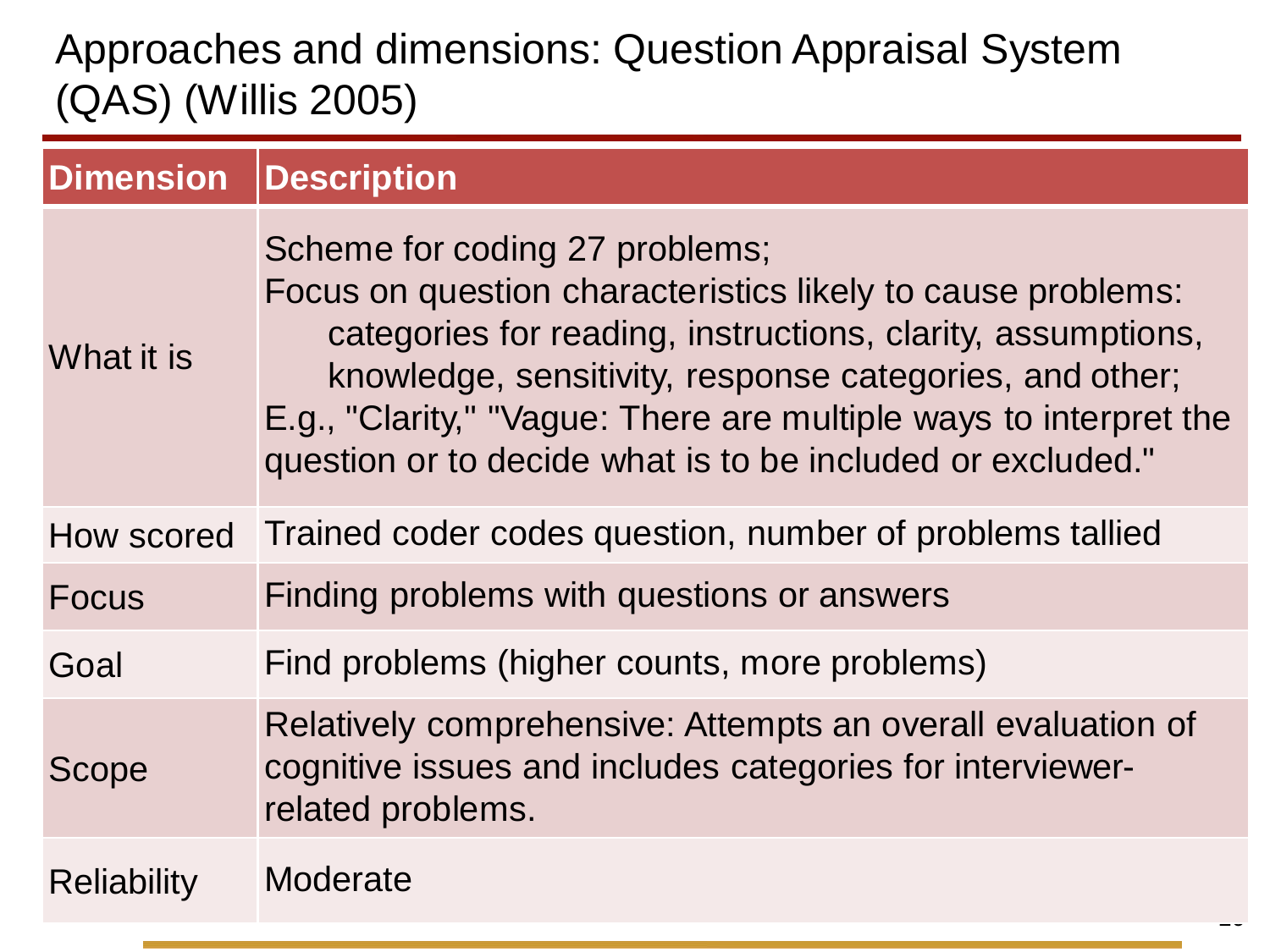### Approaches and dimensions: Survey Quality Predictor (SQP) (Saris and Gallhofer)

| <b>Dimension</b> | Description                                                                                                                                                                                                                                                                    |
|------------------|--------------------------------------------------------------------------------------------------------------------------------------------------------------------------------------------------------------------------------------------------------------------------------|
| What it is       | Tool for coding language, structure, content, administration;<br>Obtain a quality predictor based on previously conducted<br>analysis of question characteristics using MTMM data<br>analysis;<br>E.g., "Response scale," "Number of categories" and "Labels of<br>categories" |
| How scored       | Human coder codes question characteristics in SQP 2.0<br>(http://www.sqp.nl/), program outputs scores for reliability,<br>validity, and quality                                                                                                                                |
| <b>Focus</b>     | <b>Predicting quality</b>                                                                                                                                                                                                                                                      |
| Goal             | Measure quality (higher score, higher data quality)                                                                                                                                                                                                                            |
| <b>Scope</b>     | Very comprehensive: Depending on the content and structure<br>of question being evaluated, close to 50 characteristics may<br>be coded                                                                                                                                         |
| Reliability      | Moderate                                                                                                                                                                                                                                                                       |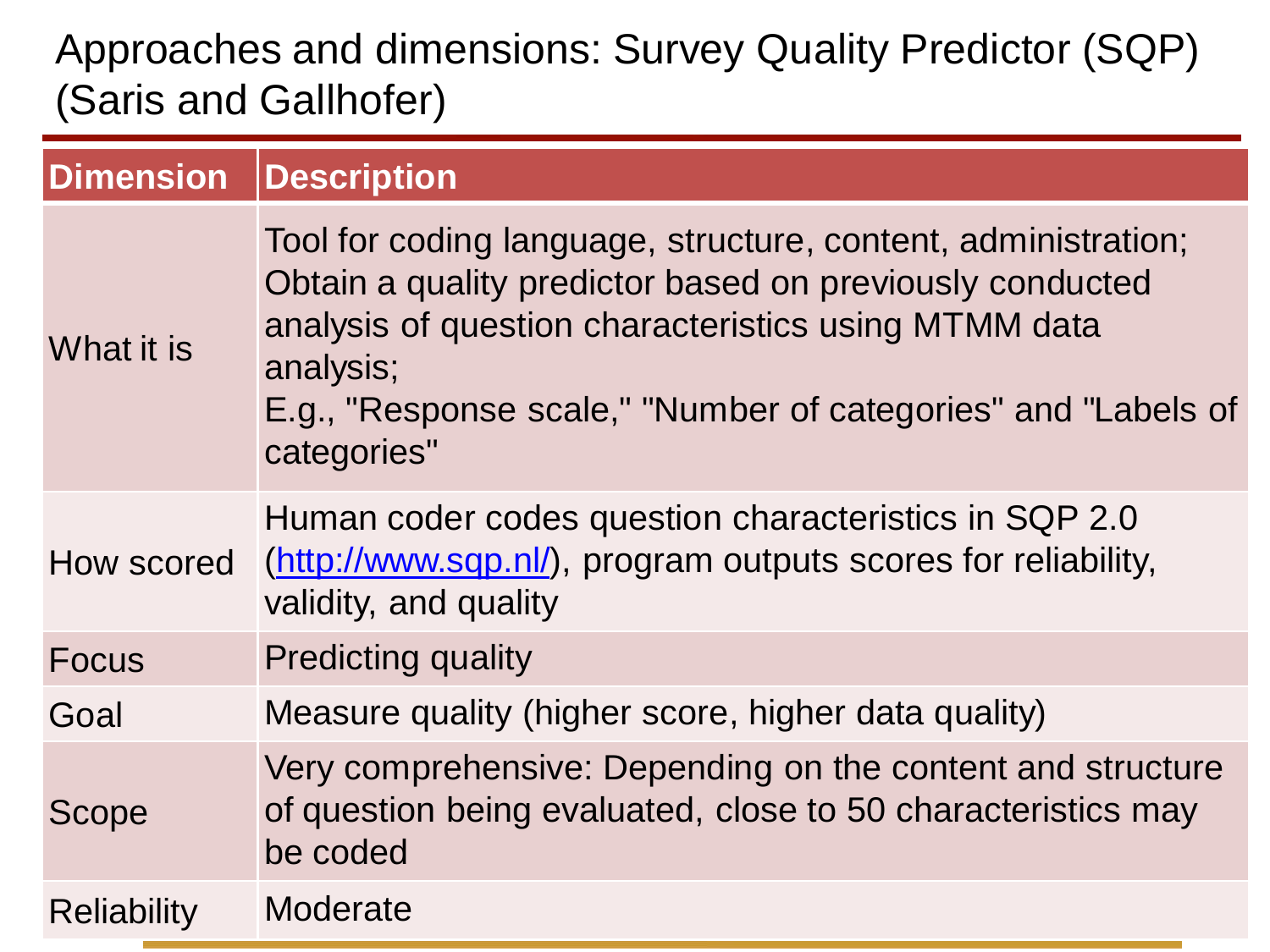# Effects of Question Characteristics on Interactional Outcomes



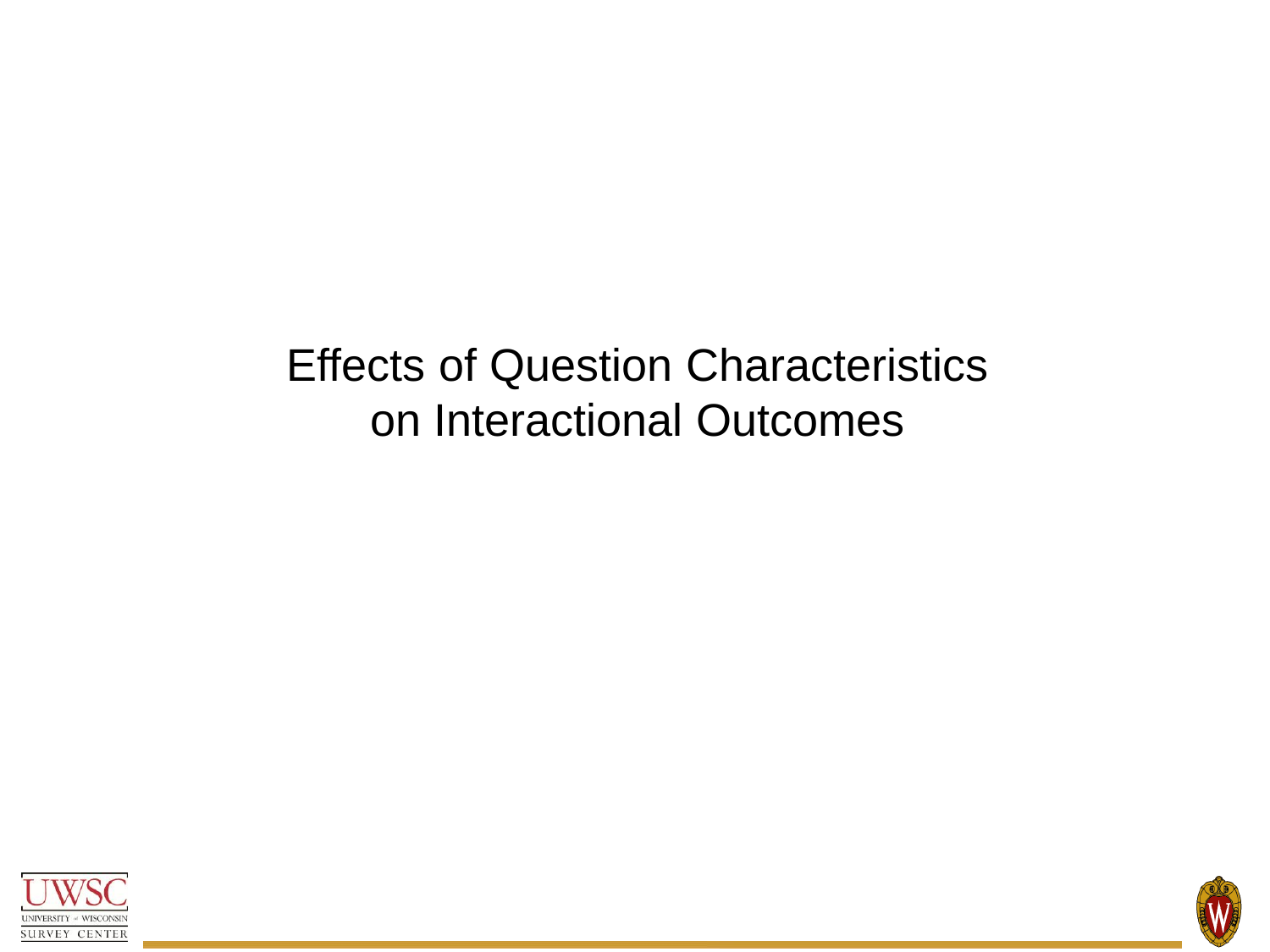## Survey data: The Wisconsin Longitudinal Study

- 1/3 random sample of Wisconsin high school class of 1957
- Telephone interviews digitally recorded in 2004
- 355 cases randomly sampled
- Analyze question characteristics using 23 questions in the Health module
	- *In general, would you say your health is excellent, very good, good, fair, or poor?*
	- *Have you been able to bend, lift, jump and run without difficulty and without help or equipment of any kind?*

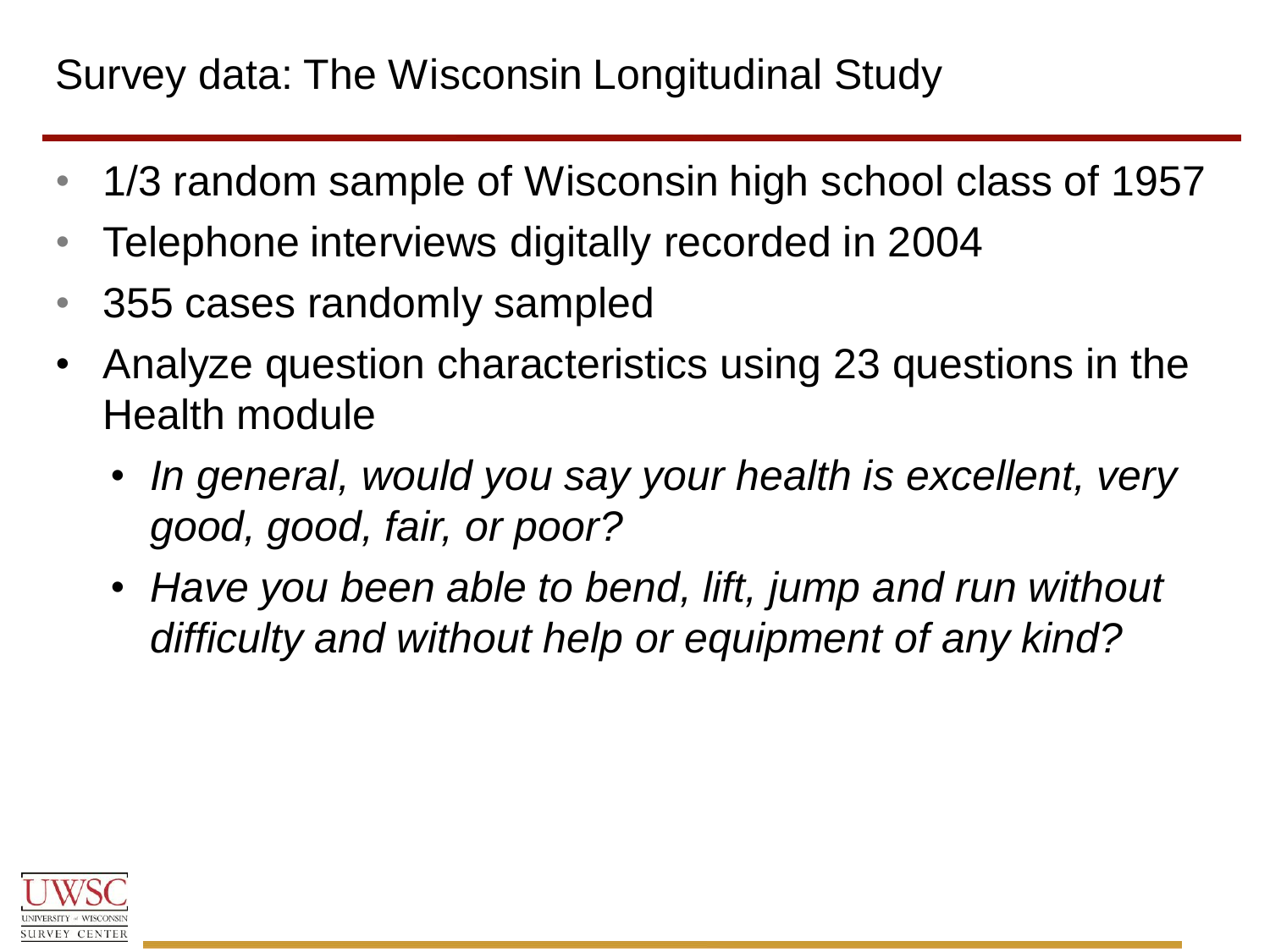## Behavioral outcomes: Interaction coding data

- Behavioral outcomes from interviewer-respondent interactions
- Interviews transcribed, coded in Sequence Viewer (Dijkstra)
- Elaborate coding scheme: Over 100 behaviors
	- Ex: pauses, tokens, uncodable answers, etc.
	- Small subset analyzed here
- Question-answer sequence
	- Unit of analysis
	- Starts with reading of the survey question by INT, ends with the last utterance spoken by INT or R before INT reads next question
	- Made up of behaviors
		- Each utterance spoken by INT or R is coded
	- 8150 question-answer sequences

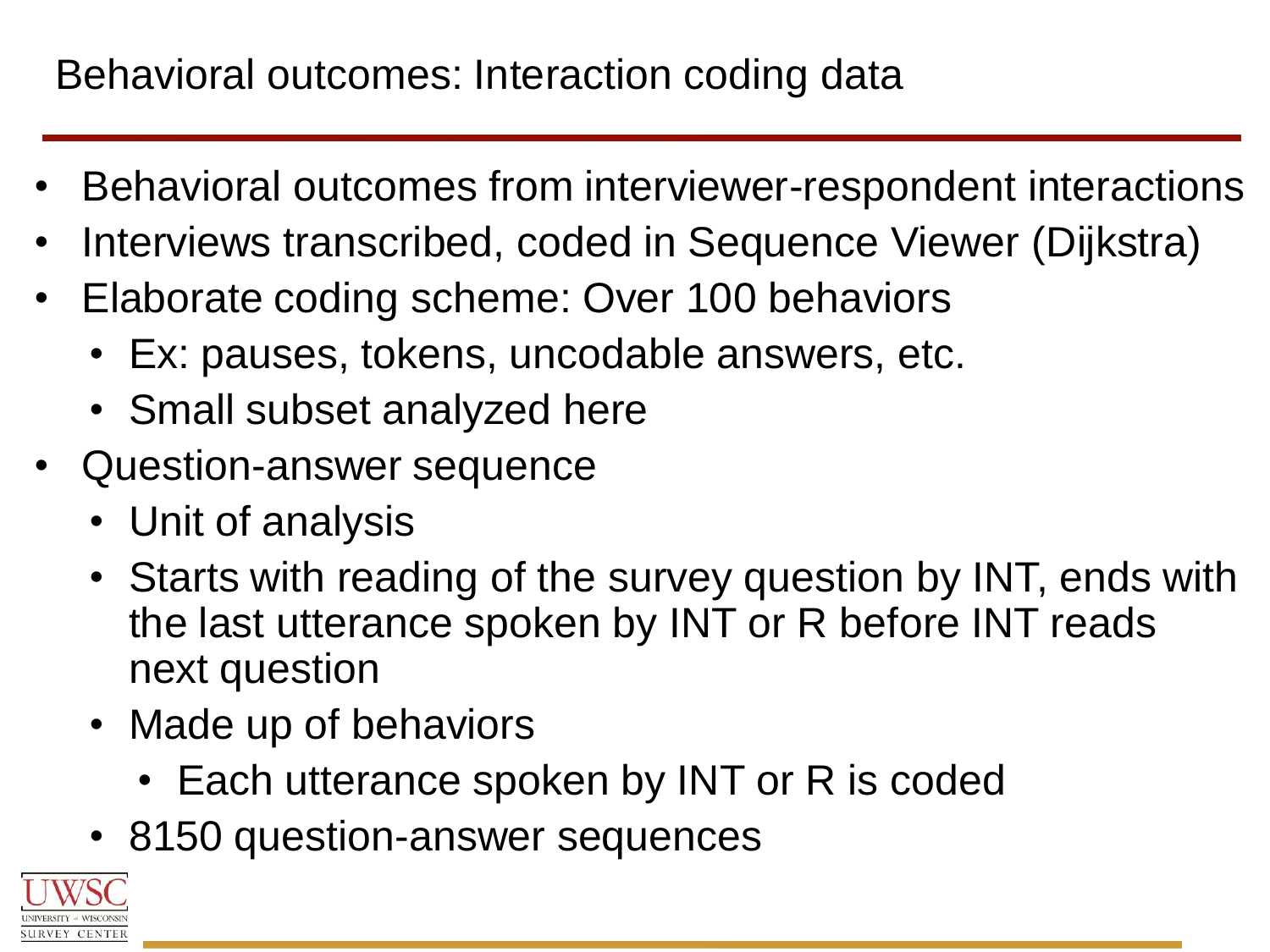- **Interviewers** 
	- Question-reading accuracy
		- exact versus any changes
	- Tokens (any)
		- e.g. "well," "um," "oh," "er"
		- terms or phrases with a neutral connotation linked to processing difficulties
- Respondents
	- Index of "problem" behaviors
		- uncodable answers, qualified answers, etc.
	- Tokens (any)
	- Ask questions/seek clarification (any)

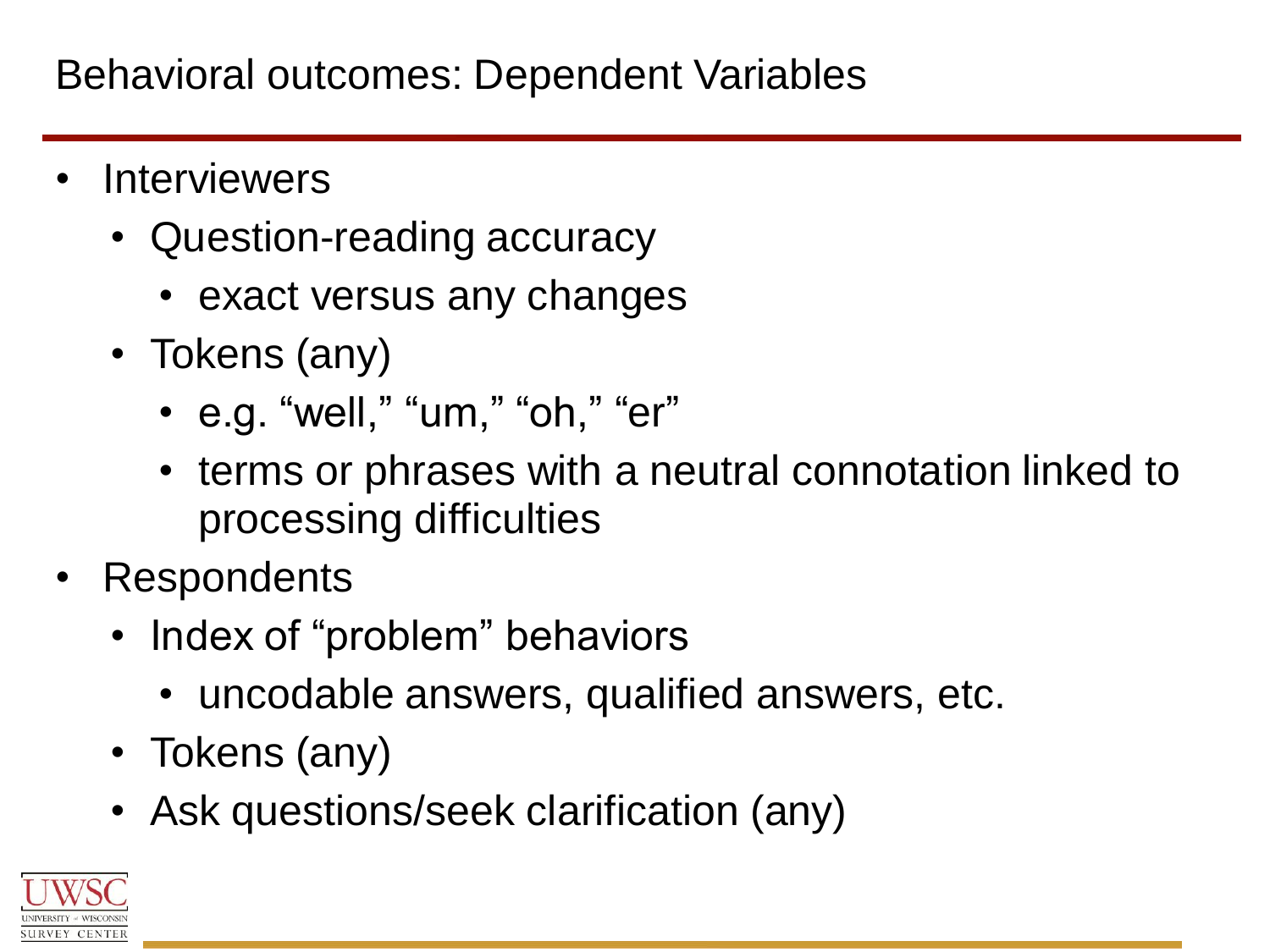#### **Methods**

- Question characteristics: Independent Variables
	- Larger values = relatively more problematic question
		- Question length, Flesch, QUAID, CCS, QAS
	- Larger values = relatively less problematic question
		- SQP
	- Use standardized scores (z-scores) in the analysis
- Modeling
	- Data have a complicated multilevel structure
		- Rs nested within INTs; Qs crossed by Rs and INTs
	- Use mixed effects logistic regression models
	- Include random effects for INTs, Rs within INTs, Qs (after fixed effects), and INTs crossed by Qs
	- Results from BIVARIATE models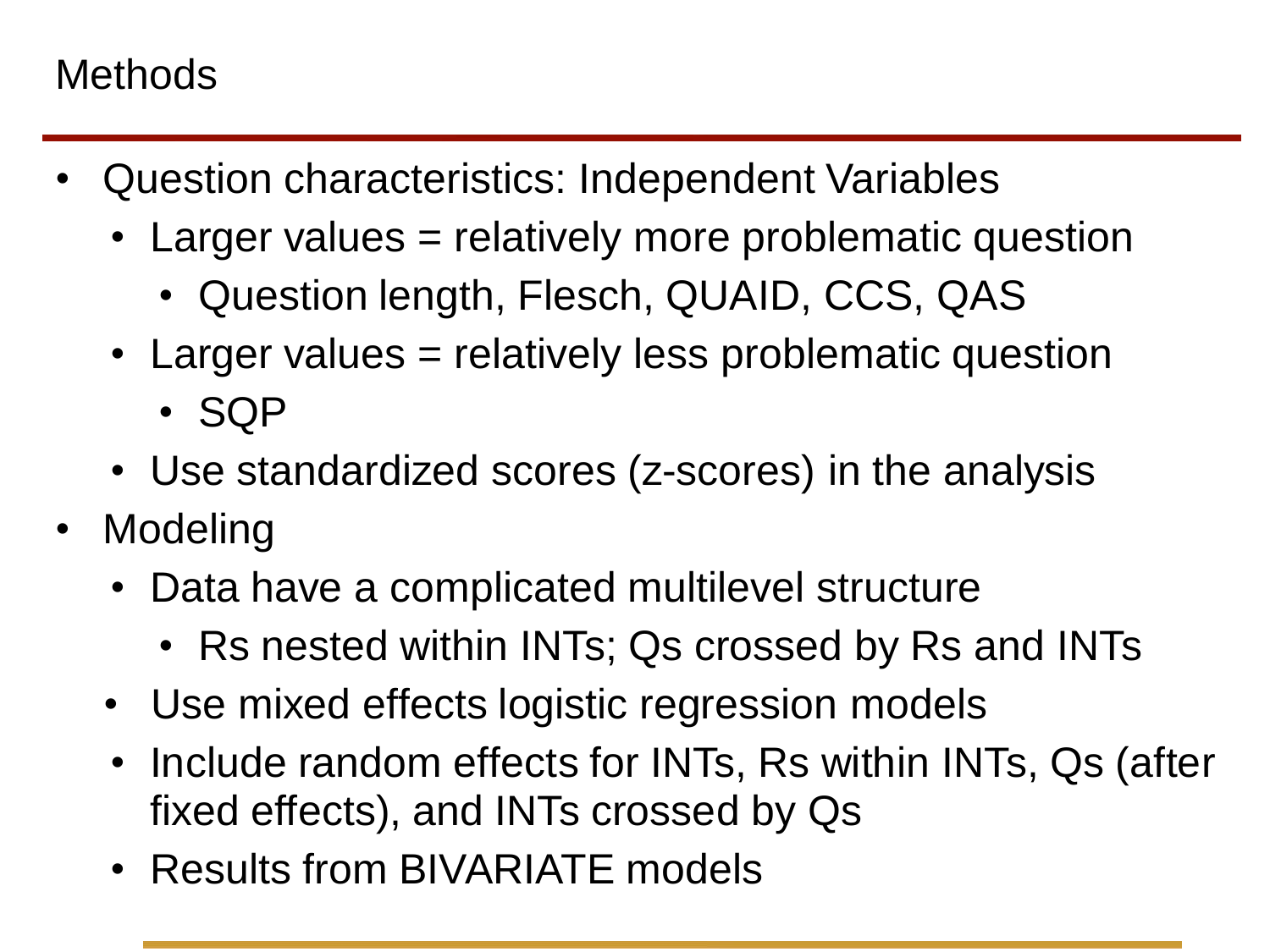#### **Odds ratios from bivariate mixed effects logistic regression equations of interviewer behaviors on question characteristics**

|                                 | <b>Exact Reading</b> | <b>Token (Any)</b> |
|---------------------------------|----------------------|--------------------|
| <b>Fixed Effects</b>            | <b>Odds Ratios</b>   | <b>Odds Ratios</b> |
| <b>Question Characteristics</b> |                      |                    |
| <b>Question length</b>          | $0.37***$            | $1.29**$           |
| Flesch grade level              | 0.80                 | $1.23*$            |
| CCS                             | $0.53**$             | $1.31**$           |
| QAS                             | $0.65+$              | 1.08               |
| <b>QUAID</b>                    | $0.59*$              | 1.18               |
| SQP                             | $1.82**$             | 0.91               |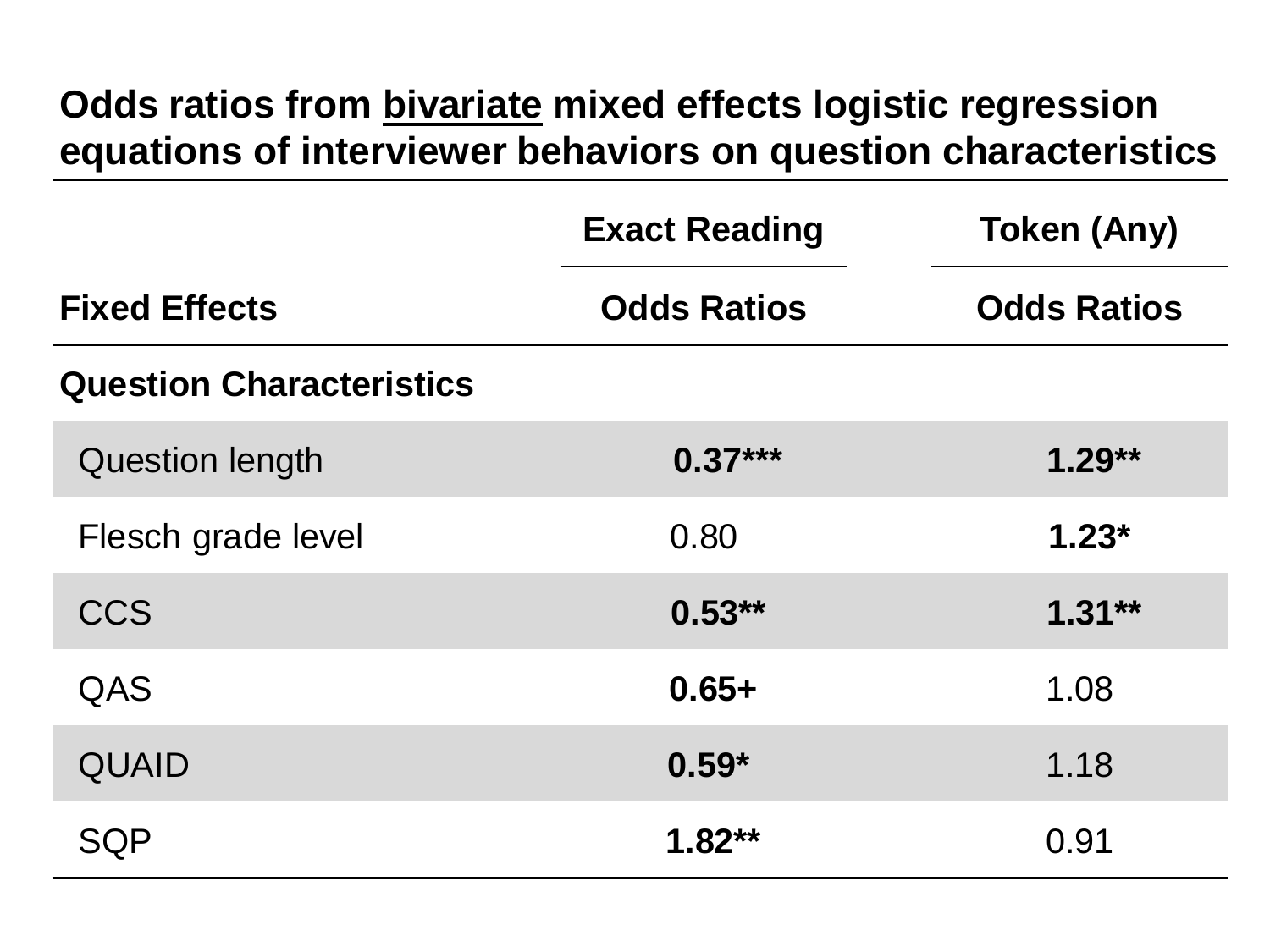#### **Odds ratios from bivariate mixed effects logistic regression equations of respondent behaviors on question characteristics**

|                                 | <b>Problems (Any)</b> | <b>Token (Any)</b> | Qs (Any)          |
|---------------------------------|-----------------------|--------------------|-------------------|
| <b>Fixed Effects</b>            | <b>Odds Ratio</b>     | <b>Odds Ratio</b>  | <b>Odds Ratio</b> |
| <b>Question Characteristics</b> |                       |                    |                   |
| <b>Question length</b>          | $2.62***$             | $1.58**$           | $1.60*$           |
| Flesch grade level              | 1.26                  | 1.03               | 1.21              |
| <b>CCS</b>                      | $1.75*$               | $1.50+$            | $1.84**$          |
| QAS                             | 1.26                  | 1.09               | $1.41+$           |
| <b>QUAID</b>                    | $2.29***$             | $1.60**$           | $1.50*$           |
| <b>SQP</b>                      | 0.74                  | 0.90               | 0.88              |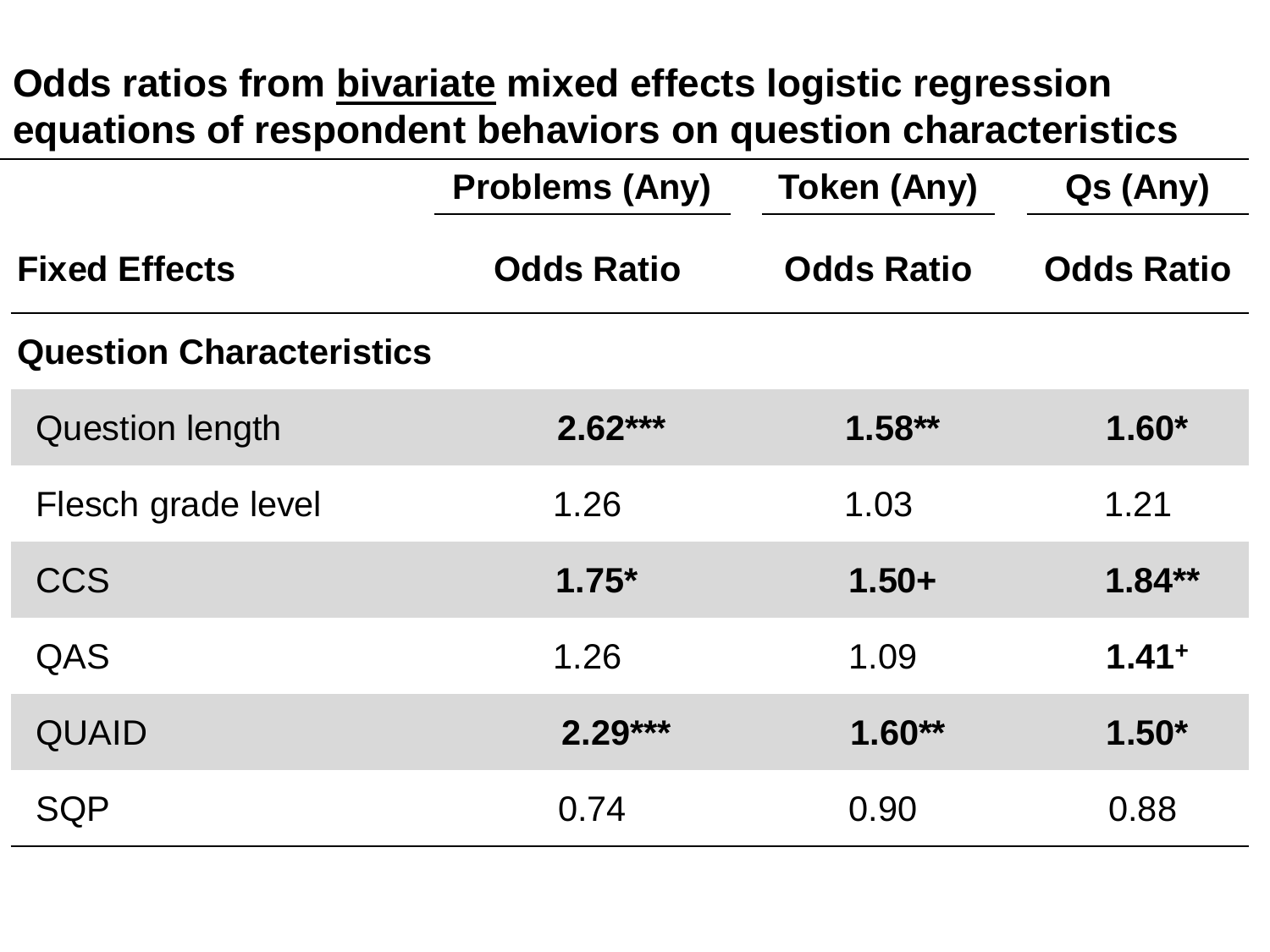Summary of results, limitations, and future directions

- Summary of results
	- Surprisingly direction of effects for all of the coding approaches were in the predicted direction for interviewer question asking and significant for most
	- The most consistent predictors of the respondent problem behaviors were question length, CCS, and QUAID
	- Not drawing the conclusion that long questions  $\rightarrow$  poor quality data
		- Questions in this study that were long were also complex
		- Future work could test the interaction of question length with other characteristics

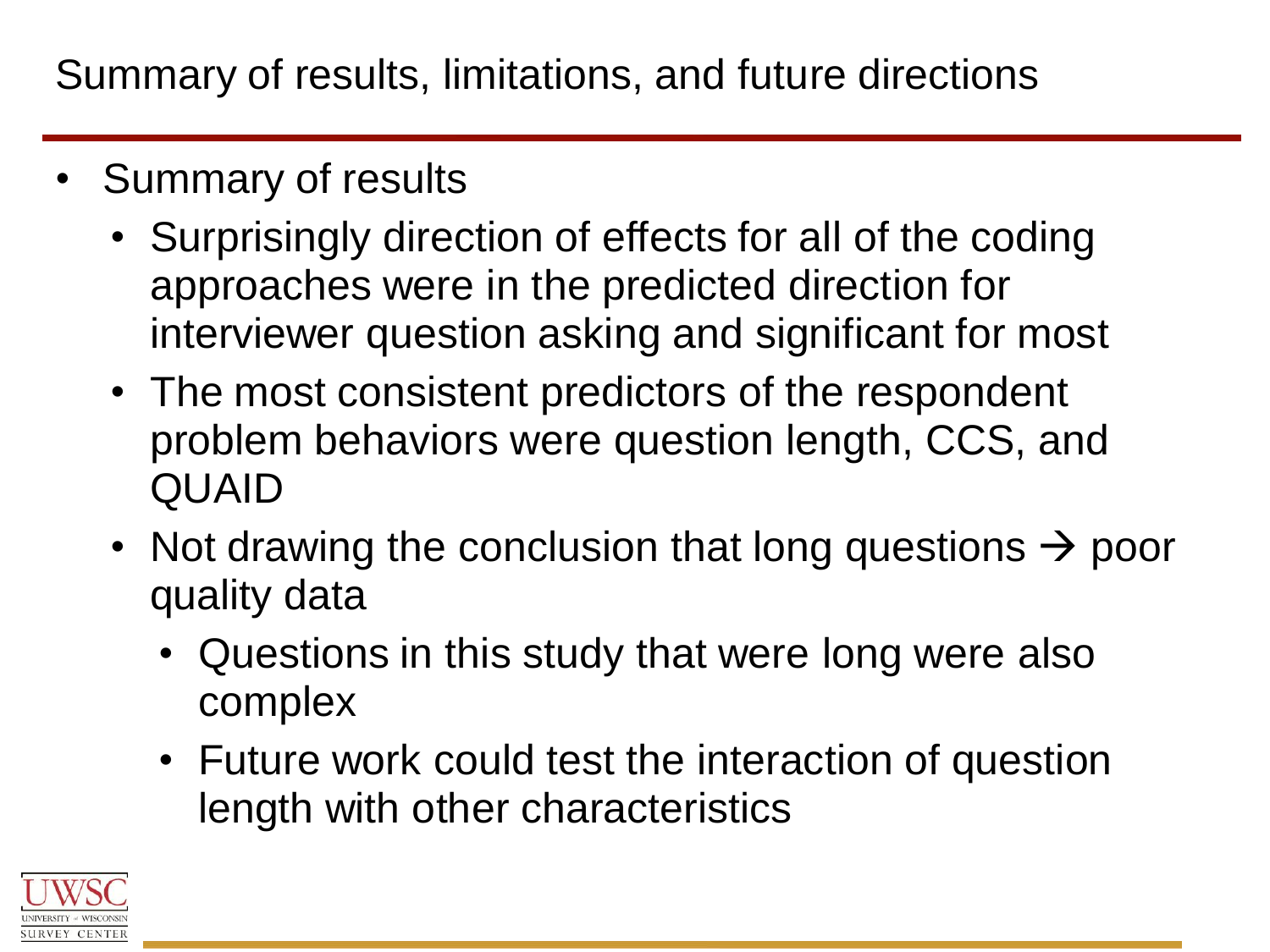- **Limitations** 
	- Coding approaches are not independent (e.g., most of the approaches code for question length in some way)
	- Questions were not randomly sampled from a population of questions with many different characteristics
		- Questions were primarily yes/no type questions about health
	- Limited number of interviewer, respondent, and interactional behaviors examined
	- Implicitly assume that behavioral measures are associated with poorer quality data

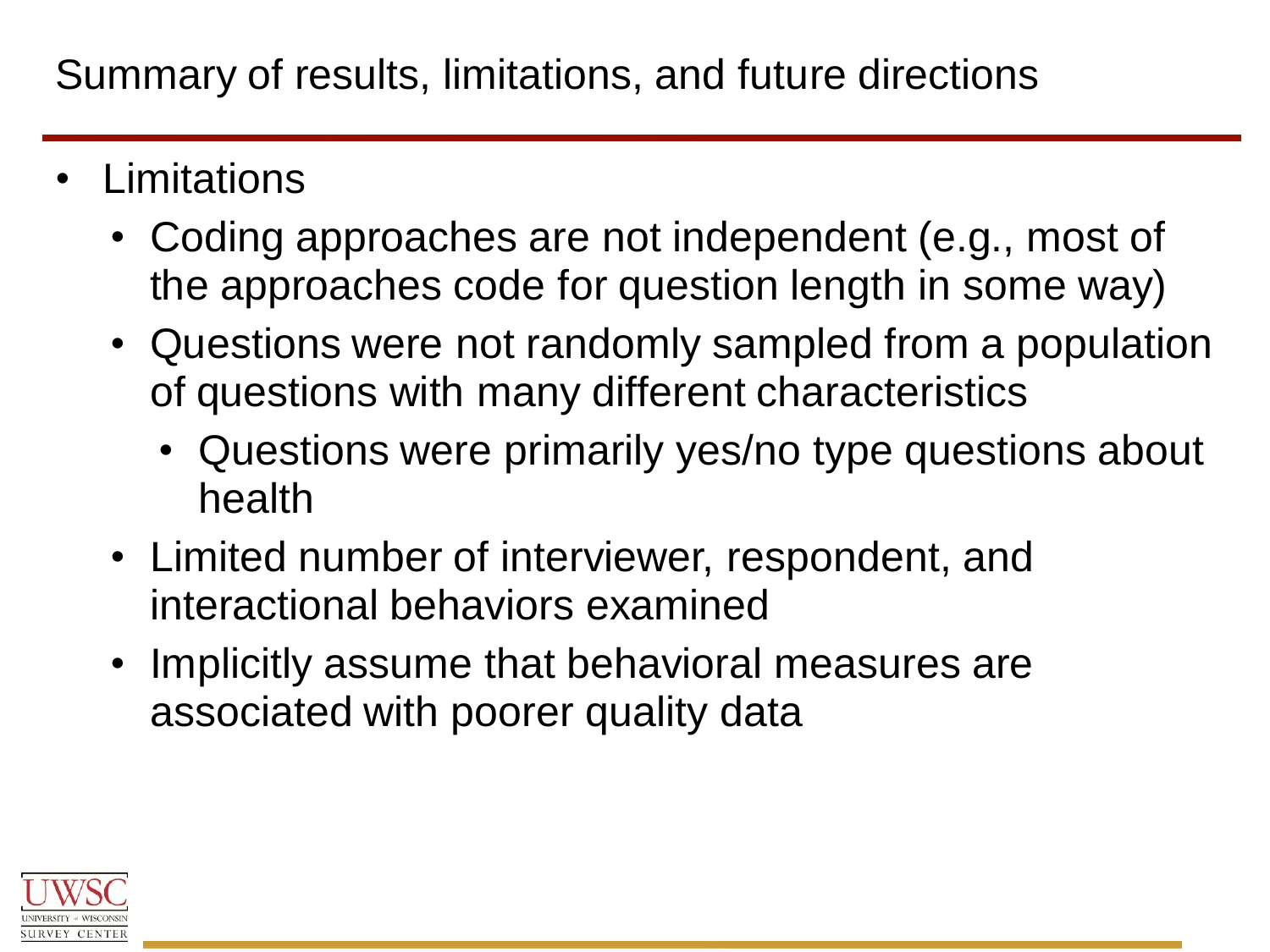Summary of results, limitations, and future directions

- Future directions
	- Examine question characteristics and coding approaches with a bank of questions with more varied characteristics
	- Modeling building: experience and cognitive ability
	- Examine other approaches for coding question characteristics
		- Our system
			- More codes specific to interviewers
			- More detailed specifications for coding questions to maximize reliability
	- Incorporate measures of validity and reliability of survey responses as outcomes to predict